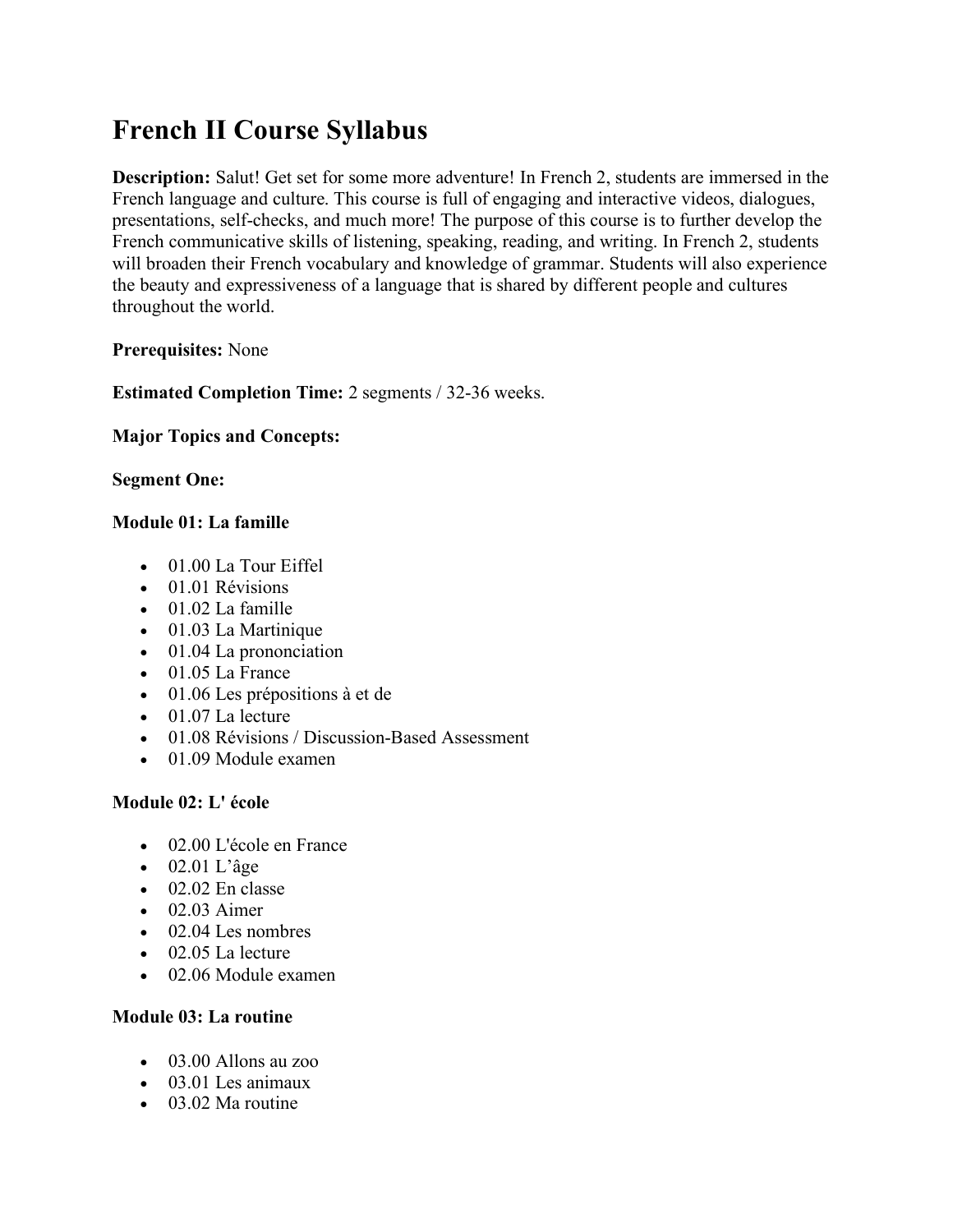- 03.03 J'ai mal à
- 03.04 Canada
- 03.05 Des verbes irréguliers
- 03.06 Voir, Croire
- 03.07 Le négatif
- 03.08 Noël et Ramadan
- $\bullet$  03.09 La lecture
- 03.10 Révisions / Discussion-Based Assessment
- 03.11 Module examen

## **Module 04: Le passé**

- 04.00 L'histoire de Paris
- 04.01 Les adverbes
- 04.02 Le passé composé
- 04.03 Le passé composé verbes irréguliers
- 04.04 Le passé composé avec être
- 04.05 Module examen

## **Module 5: Le monde**

- 05.00 Le français dans le monde
- $\bullet$  05.01 Le monde
- 05.02 L'imparfait
- 05.03 L'imparfait ou le passé composé
- $\bullet$  05.04 La ville
- 05.05 Mardi Gras
- 05.06 La lecture
- 05.07 Révisions / Discussion-Based Assessment
- 05.08 Examen final segment one

#### **Segment Two:**

#### **Module 06: Le shopping**

- 06.00 Le métro
- 06.01 Les vêtements
- 06.02 La grande ville
- 06.03 Les objets directs
- 06.04 Où faire du shopping?
- $\bullet$  06.05 Le shopping
- 06.06 Révisions / Discussion-Based Assessment
- 06.07 Module examen

#### **Module 07: Les émotions**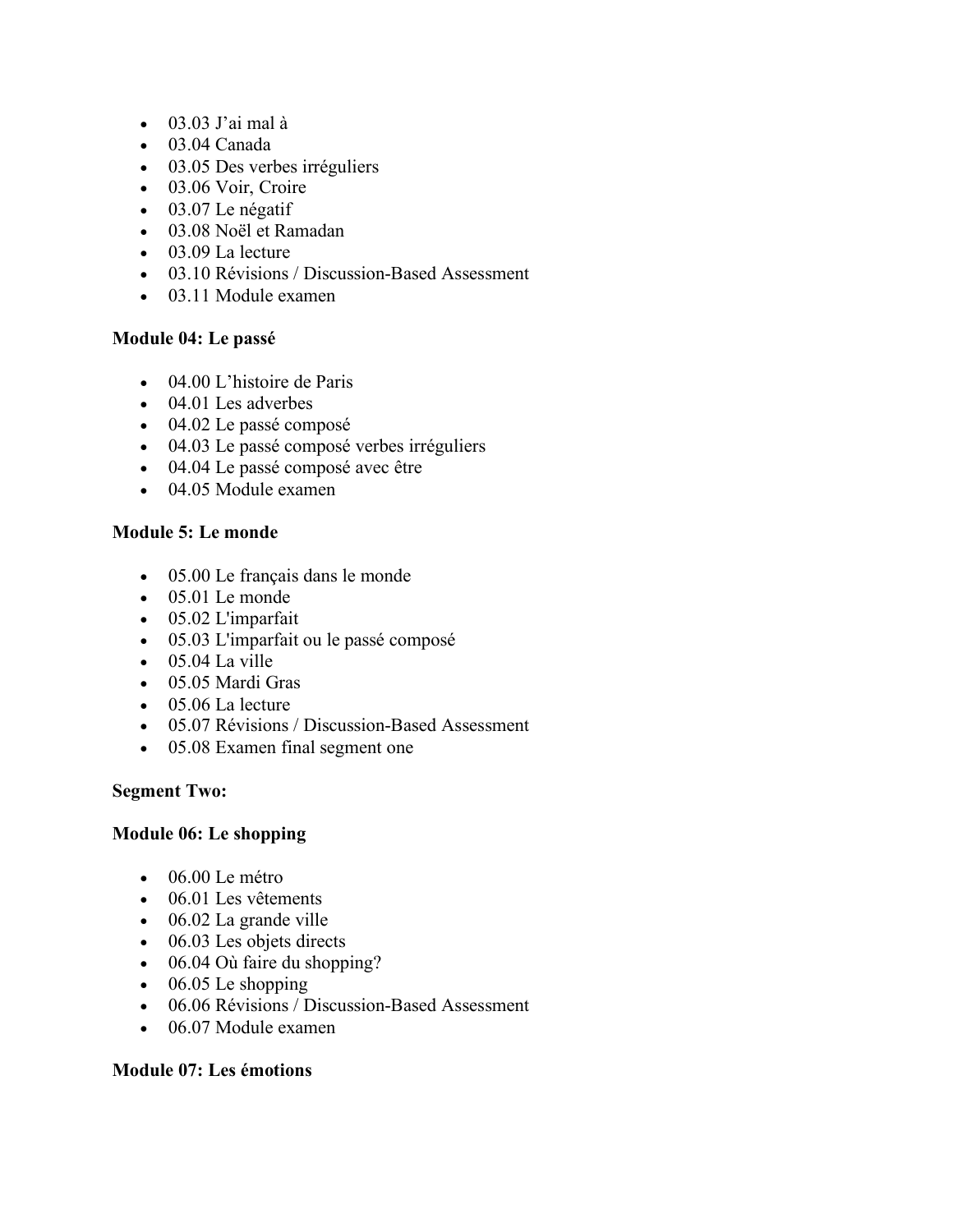- 07.00 Le Carnaval de Québec
- 07.01 La Fête Nationale
- 07.02 Les objets indirects
- 07.03 Des nouveaux verbes
- $\bullet$  07.04 Objets encore —Y, En
- 07.05 La lecture
- 07.06 Le Sénégal
- 07.07 Module examen

#### **Module 08: Les métiers**

- 08.00 Le travail en France histoire et culture
- 08.01 Les métiers
- 08.02 Des verbes
- 08.03 Qui ou Que
- 08.04 Le travail
- 08.05 Révisions / Discussion-Based Assessment
- 08.06 Module examen

#### **Module 9: Les endroits**

- $\bullet$  09.00 Tahiti
- 09.01 Savoir-vivre
- $\bullet$  09.02 Le futur
- 09.03 La lecture
- 09.04 Module examen

#### **Module 10: Les voyages**

- 10.00 French in my community la culture
- 10.01 Les médias
- 10.02 Rire, Sourire
- 10.03 Les nationalités
- 10.04 Le conditionnel
- 10.05 Des personnes importantes
- 10.06 Révisions / Discussion-Based Assessment
- 10.07 Examen final segment two

#### **Course Assessment and Participation Requirements:**

To achieve success, students are expected to submit work in each course weekly. Students can learn at their own pace; however, "any pace" still means that students must make progress in the course every week. To measure learning, students complete self-checks, practice lessons, multiple choice questions, projects, discussion-based assessments, and discussions. Students are expected to maintain regular contact with teachers; the minimum requirement is monthly. When teachers, students, and parents work together, students are successful.